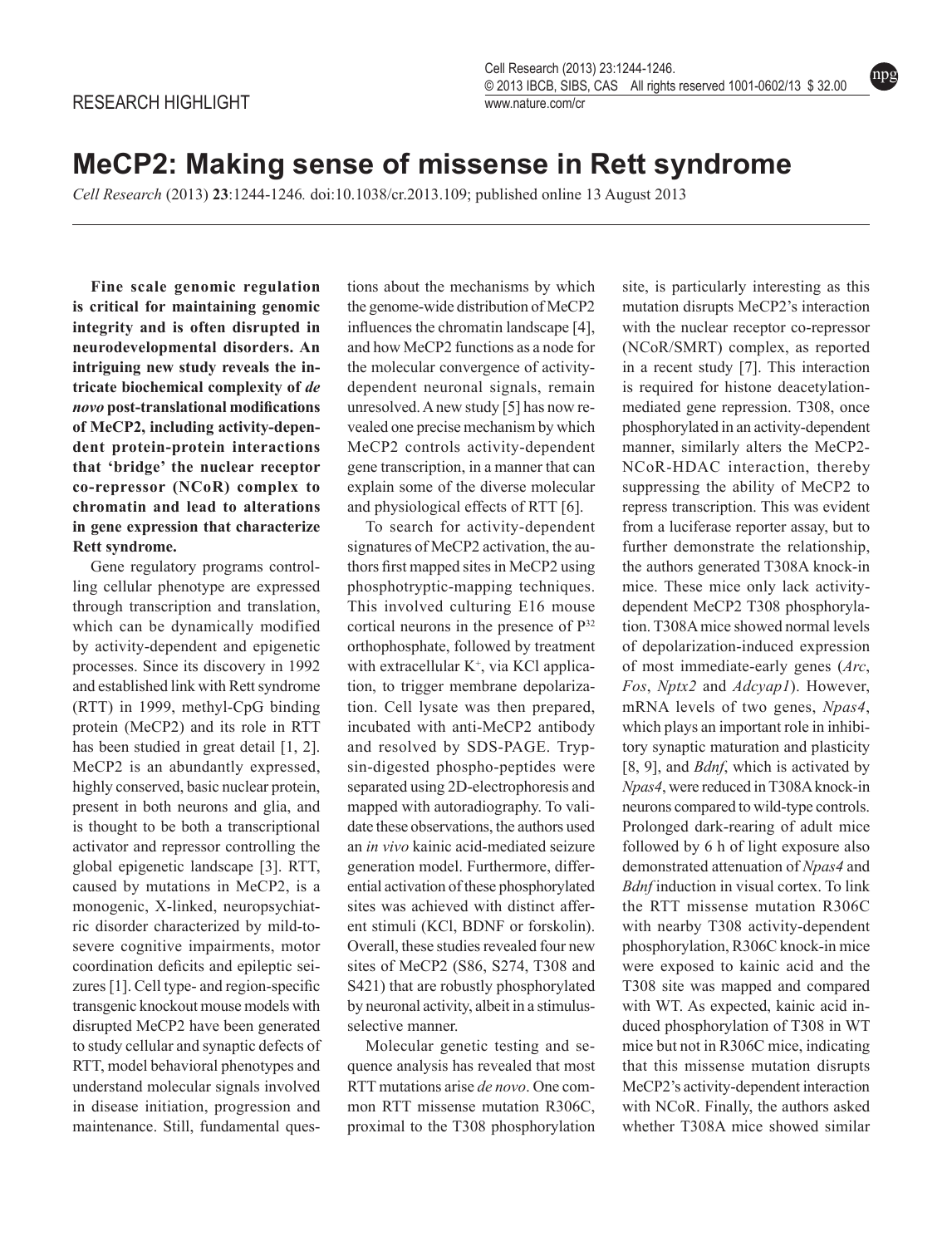

**Figure 1** Potential mechanism of activity-dependent transcriptional repression by MeCP2. Neuronal activity (induced in cultured neurons by KCl, kainic acid or bicuculline treatment) leads to membrane depolarization, causing Ca<sup>2+</sup> to enter through synaptic NMDA receptors (NMDA-R) or membrane voltage-gated Ca<sup>2+</sup> channels (VGCC). This  $Ca<sup>2+</sup>$  influx triggers a signaling pathway (mechanism not elucidated) to phosphorylate MeCP2 at residue Threonine (T) 308. Phosphorylation at T308 blocks the interaction of MeCP2 with the NCoR/SMRT co-repressor complex, which is responsible for transcriptional repression in wild-type (WT) neurons. Lack of phosphorylation at this residue due to missense point mutations may contribute to Rett syndrome (RTT): some of the genes that are regulated via this mechanism include *Npas4* and *Bdnf*, which are required for development of inhibitory synapses onto excitatory neurons, E/I balance, and activity-dependent plasticity of circuits. **Inset** (left, bottom): Bridge on the river Khwae Yai in Thailand, as depicted in the 1957 Academy Award-winning film 'The Bridge on the River Kwai'. The central bridge spans bear a striking resemblance to the structure of DNA, and remind us that MeCP2 can act as an activity-dependent 'bridge' between NCoR and chromatin.

phenotypes to MeCP2 mutant R306C mice. Indeed, T308A mice showed reduced brain weight, motor coordination deficits in a rotarod test, and reduced threshold for seizure generation upon GABA, receptor antagonist (PTZ) treatment, when compared with WT littermates.

Thus, this study has identified a new activity sensor within MeCP2 (phosphorylation of T308; Figure 1) that controls its interaction with an important partner, the NCoR/SMRT co-repressor complex, to regulate global epigenetic status and gene expression. The location of missense mutations in MeCP2, in two major clusters — the methyl-binding domain (MBD) and transcription repression domain (TRD) — provides novel insights into their function. The R306C mutation located in the C terminus of the TRD causes mice to exhibit severe behavioral deficits resembling MeCP2 null mice [7]. T308 and its proximity to R306 may explain how MeCP2 may indeed function as an activity-dependent repressor. However, the interactions mediated by R306 and T308 are different, and together might provide inherent regulatory flexibility. Whereas R306C results in the loss of NCoR binding, T308A causes constitutive NCoR binding; both lead to RTT phenotypes, similar to the manner in which loss of MeCP2 and gain of MeCP2 can both lead to RTT-like symptoms. Importantly, the activity-dependent regulation of MeCP2/T308-mediated gene transcription is consistent with prolonged ocular dominance plasticity observed in the visual cortex of adult MeCP2 mutant mice [10] (Figure 1), and with the delayed maturation of synapses in the mutant mice potentially due to altered *Bdnf* and *Igf1* dependent signaling.

Like any thought-provoking study, this study also raises many unresolved yet addressable questions. How specifically does T308 influence transcription of *Npas4* and *Bdnf*, but not other activity-dependent genes? Does activity differentially regulate T308 phosphorylation in distinct cell types, and if so, how? How do the structural and functional properties of excitatory and inhibitory interneuron types change in T308A mice? How might such changes alter E/I balance and affect seizures or plasticity, including learning and memory, in RTT? Is glial MeCP2 regulated in a similar manner? How do these nuclear changes link to synapses and the machinery underlying synaptic transmission and circuit function? Does this mechanism of activity-dependent gene regulation explain the regression of function at later developmental ages that is a hallmark of RTT? As the RTT